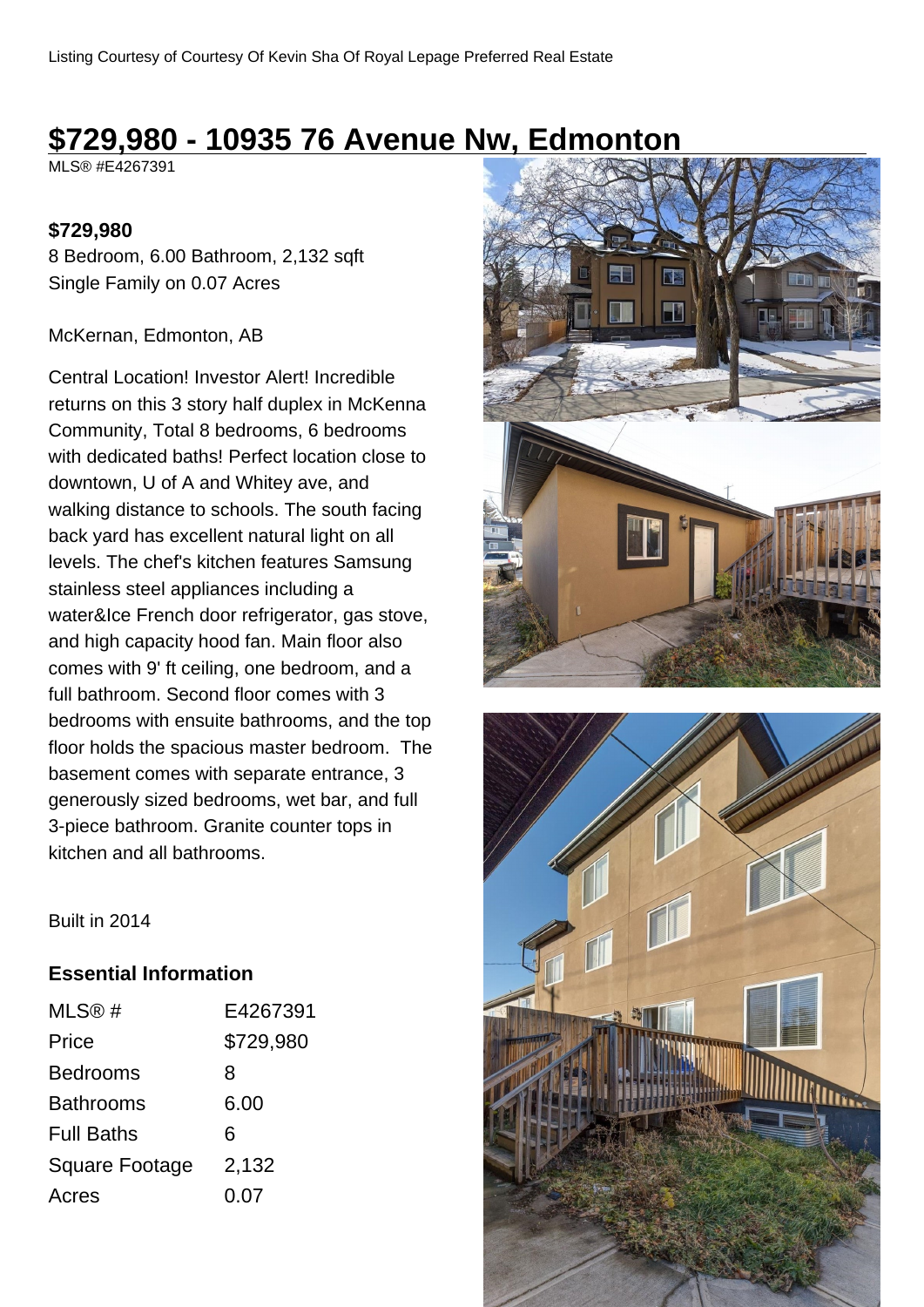| <b>Year Built</b> | 2014               |
|-------------------|--------------------|
| <b>Type</b>       | Single Family      |
| Sub-Type          | <b>Half Duplex</b> |
| <b>Style</b>      | 3 Storey           |

# **Community Information**

| Address            | 10935 76 Avenue Nw |
|--------------------|--------------------|
| Area               | Edmonton           |
| Subdivision        | <b>McKernan</b>    |
| City               | Edmonton           |
| County             | <b>ALBERTA</b>     |
| Province           | AB                 |
| <b>Postal Code</b> | T6G 0J6            |

### **Amenities**

| <b>Features</b>       | Ceiling 9 ft., Deck, Detectors Smoke, Porch, Hot Water Natural Gas, |
|-----------------------|---------------------------------------------------------------------|
|                       | Laundry-In-Suite, Parking-Extra, Patio, Vinyl Windows,<br>Walk-up   |
|                       | Basement, Wet Bar, Infill Property                                  |
| <b>Parking Spaces</b> | 4                                                                   |
| Parking               | Double Carport, Double Garage Detached                              |
| # of Garages          | 2                                                                   |

## **Interior**

| <b>Interior</b>          | Hardwood                                                                                                                |
|--------------------------|-------------------------------------------------------------------------------------------------------------------------|
| <b>Interior Features</b> | Dishwasher-Built-In, Garage Opener, Hood Fan, Stove-Gas, Window<br>Coverings, Dryer-Two, Refrigerators-Two, Washers-Two |
| Heating                  | <b>Forced Air-1</b>                                                                                                     |
| # of Stories             | 4                                                                                                                       |
| Has Basement             | Yes                                                                                                                     |
| <b>Basement</b>          | Full, Fully Finished, Walk-up                                                                                           |

### **Exterior**

| <b>Exterior</b> | Stone, Stucco                                                                                                       |
|-----------------|---------------------------------------------------------------------------------------------------------------------|
|                 | Exterior Features Back Lane, Landscaped, Public Transportation, Schools, Shopping<br>Nearby, Treed Lot, See Remarks |
| Roof            | <b>Asphalt Shingles</b>                                                                                             |
| Construction    | Wood Frame                                                                                                          |
| Foundation      | Concrete                                                                                                            |

# **Additional Information**